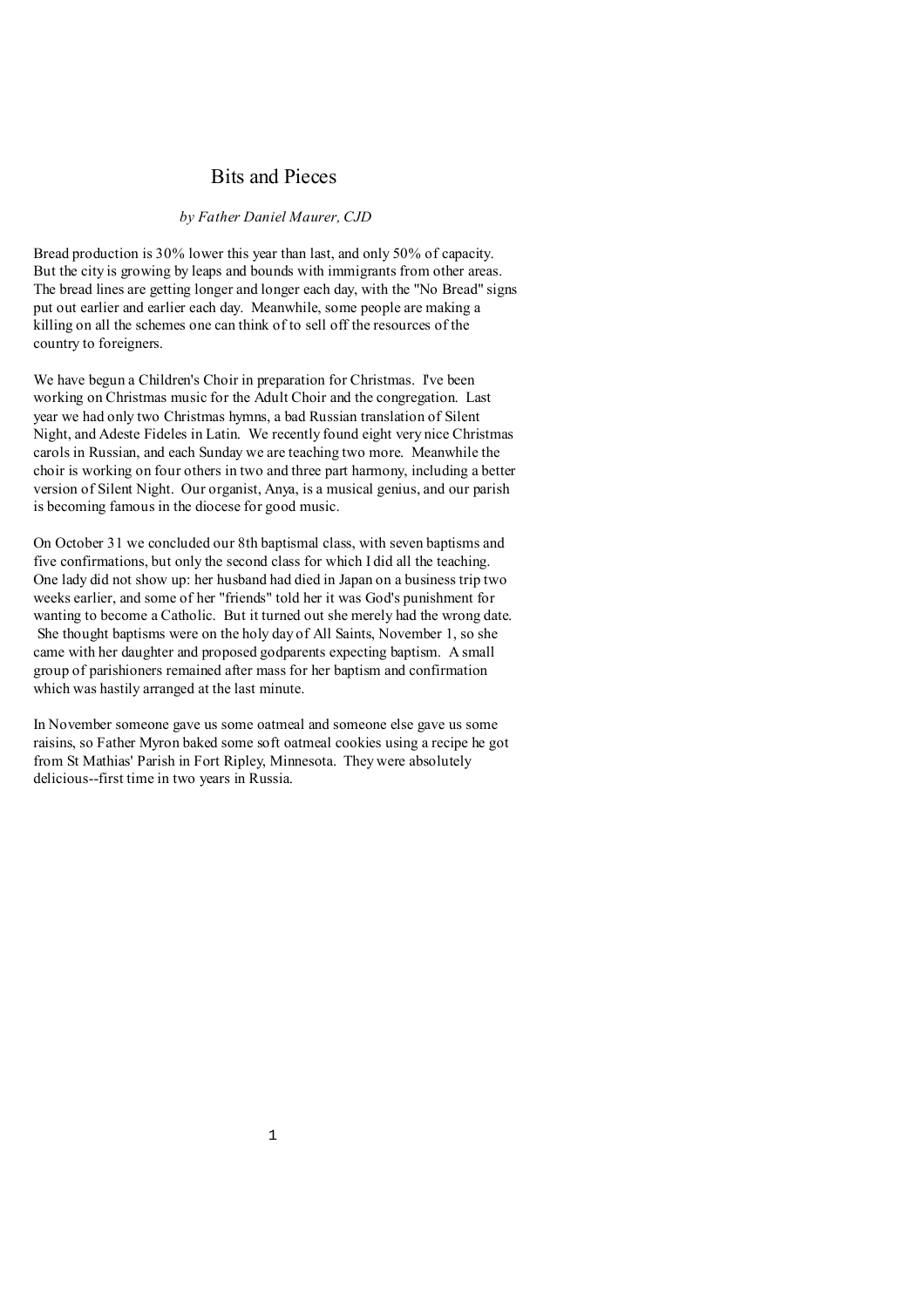# New St John's Parish in Bolshoy Kamyen

#### *by Fr Daniel Maurer, CJD*

 On May 31, 1993, Bishop Werth of the Apostolic Administration of Novosibirsk officially established the third parish of our region, St John the Evangelist in Bolshoy Kamyen, three hours by train east of Vladivostok. The parish includes the better known cities of Hakhodka and Partyzansk, although Bolshoy Kamyen has 65,000 people. In area, the parish is larger than the entire country of the Netherlands. In Catholic population it is much smaller, just 20 members as of October 1.

 The name "St John the Evangelist" was chosen for three reasons: Because St John was an apostle, his name emphasizes the apostolic nature of the Roman Catholic Church; He was an evangelist, and much evangelization needs to be done; And a generous donation by our benefactor John Bold from California made possible the purchase of an apartment in Bolshoy Kamyen which will act as both rectory and chapel for the time being.

 The first pastor is Fr Daniel Maurer, CJD, who is spending several days a month in the parish, and teaching in the public schools. At every Mass Fr Daniel and the parishioners pray fervently for a resident pastor who will zealously build on the foundation that has already been laid.

 The decision to begin work in Bolshoy Kamyen was made in June of 1992 at the invitation of Mr Gennady Krestsoff, a resident of Bolshoy Kamyen and a university student at the Far Eastern University in Vladivostok whom Fr Myron Effing and Fr Dan Maurer met at our language school shortly after we arrived in Russia in February of 1992. He told us that there were no churches of any faith in Bolshoy Kamyen, and he invited us to give a presentation about our Faith to the teachers of the local school system. We were met with a very warm reception and much interest.

 When we learned a few months later that the Hare Krishnas had become active in the city and that there was no other possibility for the people to learn about the Christian Faith, we decided to take two days out of our busy schedules in Vladivostok to teach the History of Christianity to five classes in two high schools of Bolshoy Kamyen. We also taught an evening class to adults interested in the Catholic Faith for the entire academic year of 1992-93. Because Fr Myron was already pastor of the parishes in Vladivostok and Khabarovsk (both cities of one million people each), the bishop decided to appoint Fr Daniel as pastor of Bolshoy Kamyen, even though he had only been ordained 7 months earlier.

 The first Mass ever celebrated in the city (either Orthodox or Catholic) was the Catholic Mass concelebrated by Frs Daniel and Myron on June 3, 1993, in the City Palace of Culture. It was attended by about 50 people, the majority of whom where Orthodox. The first Catholic baptisms and confirmations were performed by Fr Daniel during the second Mass, on August 5, 1993.

 Bolshoy Kamyen was founded during the communist era 55 years ago as a military industrial city. The main industry is still the building and repair of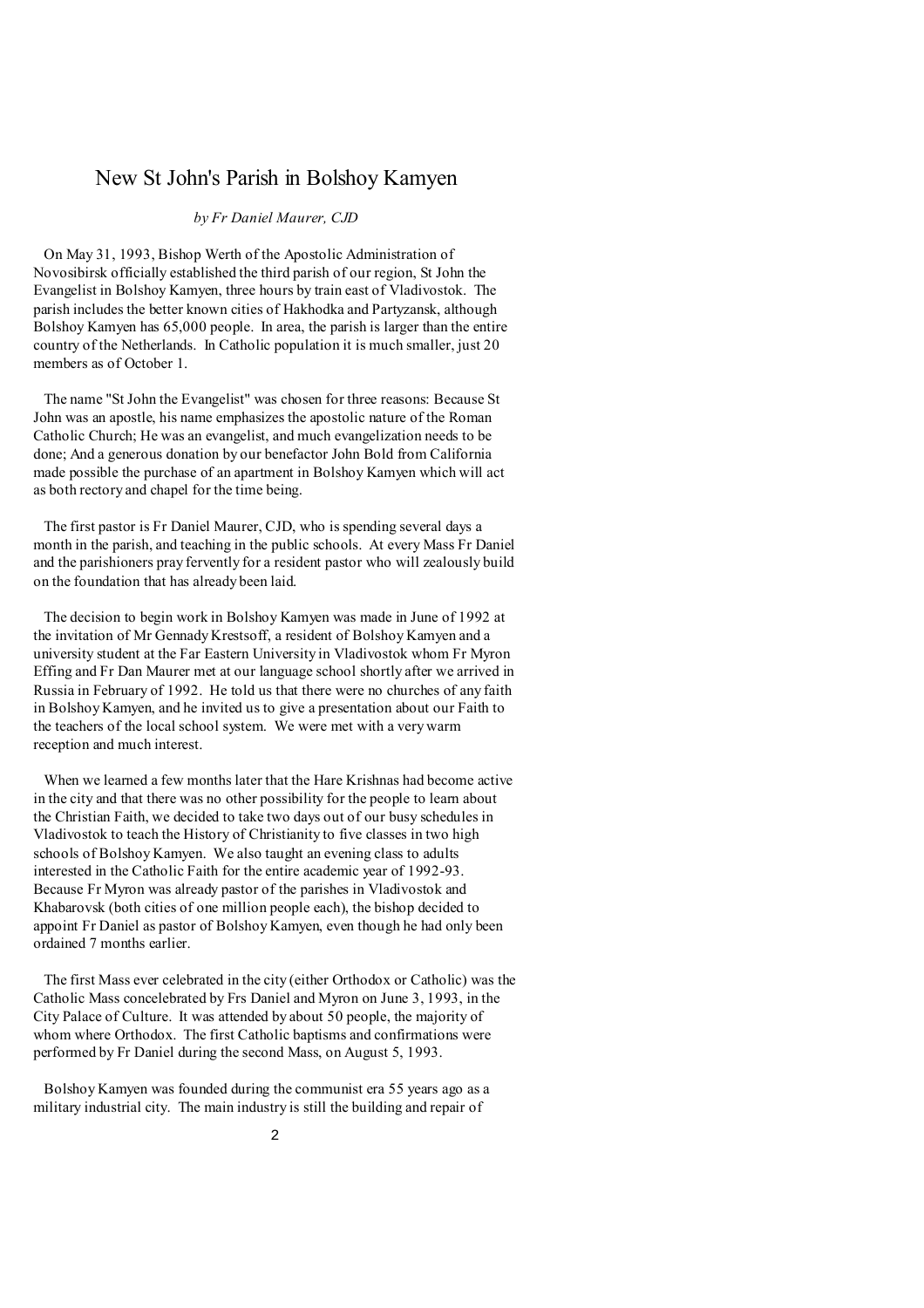nuclear submarines for the Russian Navy. There are three large submarine plants in the city, the largest of which employs 35,000 people. Because of the top-secret nature of such production, the city has always been what is known as a closed city. That means that even Russians need a special visa to live there or even to visit. There are military check points on all roads leading into the city, though today the gates are often raised and no one bothers to check incoming vehicles. The special city visas which we received were obtained for us by the principal of one of the high schools where we teach.

 Until the economic crisis began about three years ago, the city had the reputation of being very clean and well cared for by Russian standards. No expense was spared for the workers and military officers of the factories and fleet, except the expense for anything having to do with religion. Bolshoy Kamyen was designed to be a show place of the new Godless Soviet State. No provisions of any kind were made for the people to practice any religion except the official allegiance to Marx and Lenin. That was why we decided to begin the work of evangelization there. In other larger cities nearer Vladivostok, such as Artyom and Ussurisk, at least there are active Orthodox parishes where even Catholics can receive true sacraments and hear the Word of God. But in Bolshoy Kamyen there was nothing. Now hundreds of teenagers are attending regular (though only once a month) classes about: the History of the Church; Christian Culture, Art and Science; the Christian View of Marriage; and for the 12th grade English class, the Book of Genesis in English. In addition, about 25 people attend the monthly evening inquiry class with the idea of being received into the Catholic Church in May of 1994.

 The new parish has its own organist who teaches the small congregation a new hymn before each Mass. Also before mass there is time for the sacrament of Penance. After Mass the inquiry class meets for its series of 9 lessons in the faith leading up to baptism or reception into the Church and confirmation.

 There is much still to do. The faithful need their own priest; they need to find a better place for Mass; they need to be able to receive the sacraments more frequently. Some of the parishioners travel the three hours by train to Vladivostok (and three hours back) for Sunday Mass on the three weekends a month when there is no Mass in Bolshoy Kamyen. We need to furnish the apartment as a chapel and residence for the priest who will eventually serve here full time. They need to know their faith better. Their children need more than one catechism class a month. They need to buy an organ so that Fr Dan does not have to carry the one from Vladivostok on the train each month and so that the organist does not have to practice the hymns on the old out-of-tune piano at the local grade school where he teaches. They need eventually to build a church in Bolshoy Kamyen, and in the distant future (how distant?) to split their huge parish and build new churches in the other five cities of more than 30,000 people located within the present parish boundaries.

 You readers of Vladivostok Sunrise have been a tremendous help to our mission with your donations. You can also help the new parish of St John by praying that the Lord will send it a priest. With the spiritual and financial support of American Catholics who have prayed for years for the conversion of Russia, God will draw even more of His children to Himself and His Church. Donations to the parish of St John the Evangelist should be made to "Vladivostok Mission" with the added notation of "for St John's, Bolshoy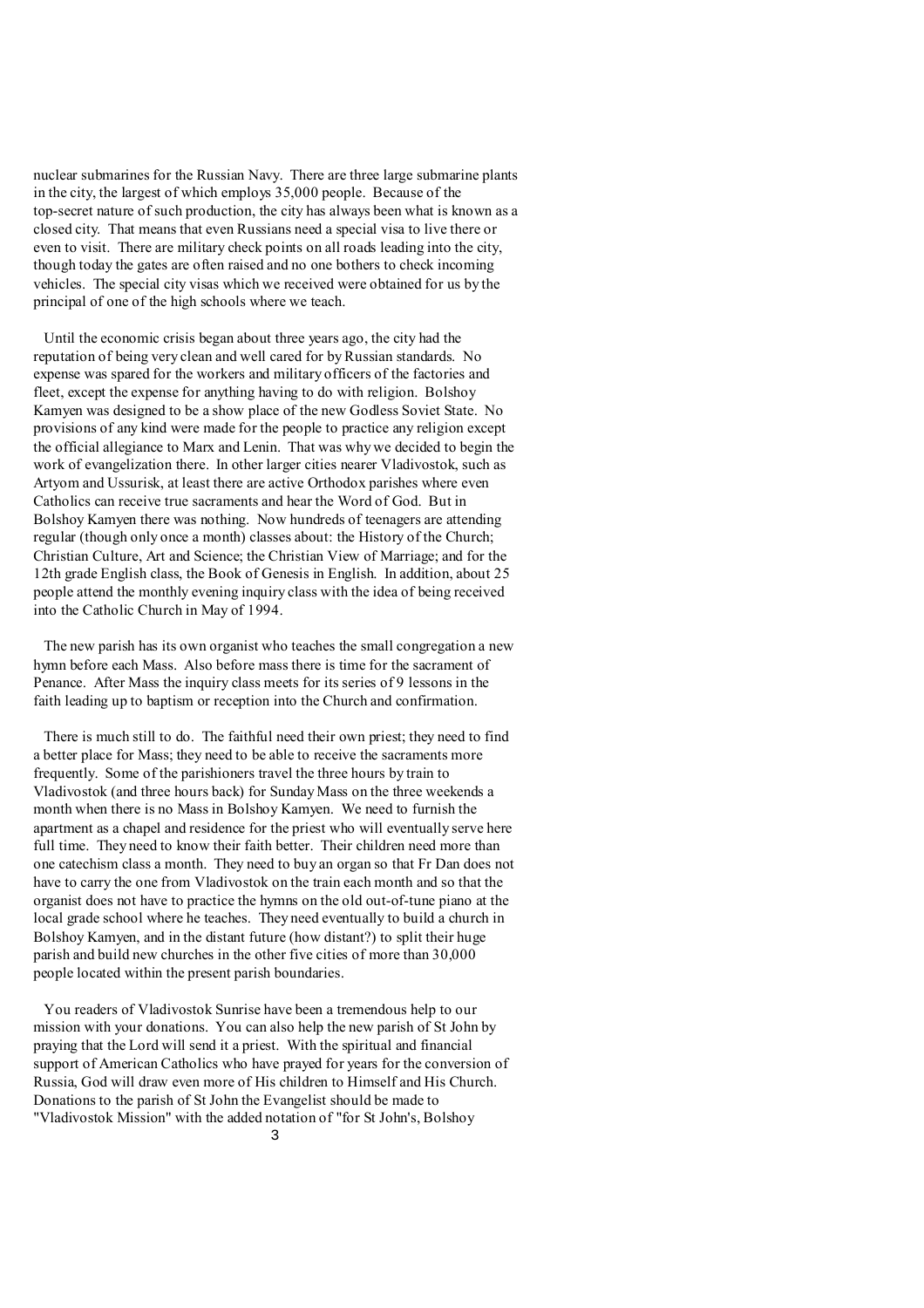Kamyen", and sent to the Anchorage address.

Please pray for vocations for the Russian Missions!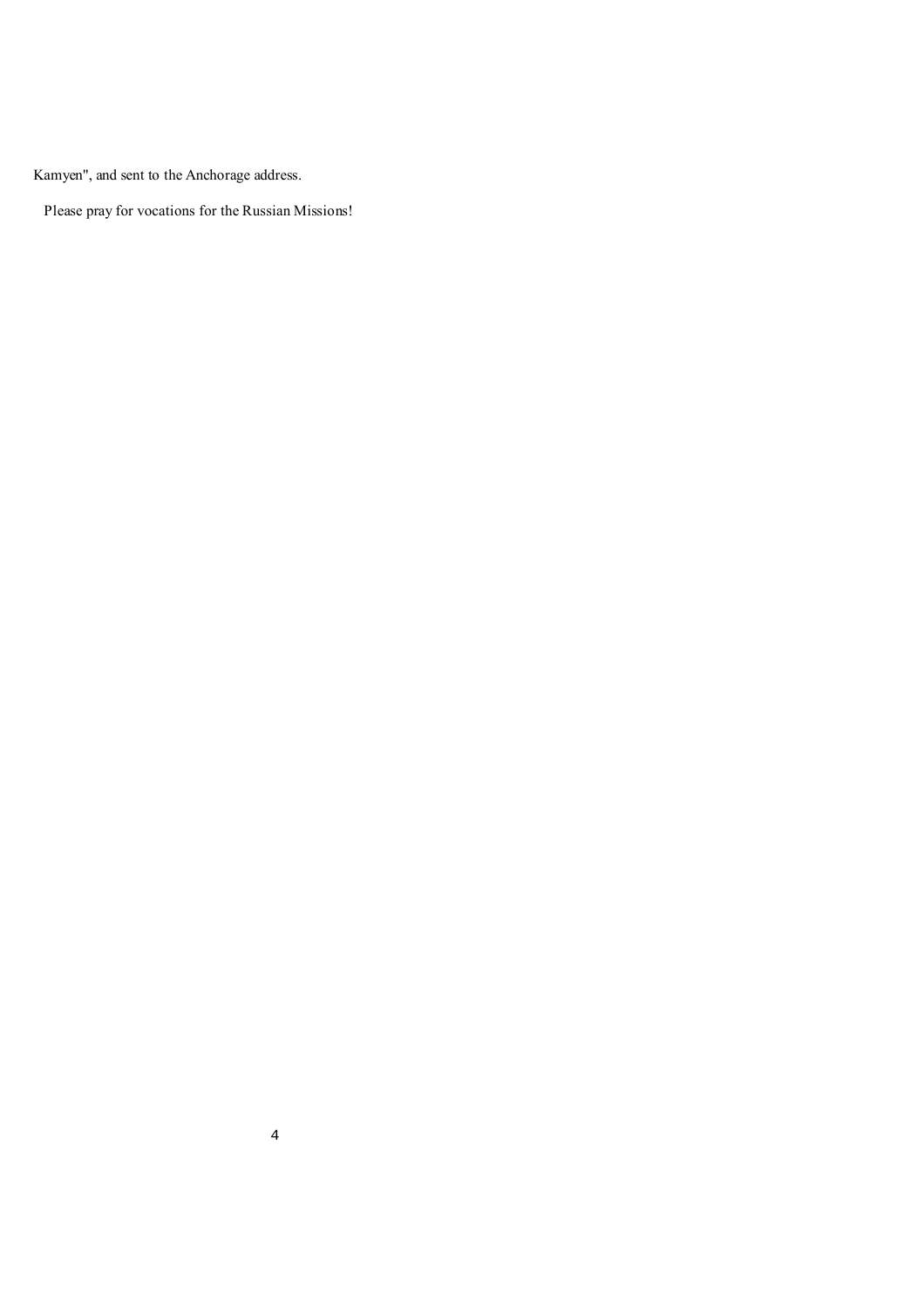### In Memoriam: Dmitri and Anelia Sliparski

### *by Fr Myron Effing, CJD*

 Dmitri and Anelia were both baptized in our church in Vladivostok. Dmitri was 10 years old, so he remembered it well. They were both teenagers when the Revolution came to Vladivostok in 1922. They were married in our church, just before it was closed, among the last to be married here by a priest. Their parents had come from Poland at the turn of the century because they had heard that there was free land, but life was difficult, and then came the Revolution.

 After being driven from the city, one priest--she can't remember the name--lived with Dmitri's parents in a small village 60 miles from Vladivostok to protect him.

 While serving in the army, Dmitri left his faith and joined the Communist Party, for which his father made him sleep in the barn. Dmitri's father died of starvation in the difficulties that followed the Bolshevik take-over of the Far East, and Dmitri's brother was shot by the KGB (then known as the NKVD) during the Stalinist repression for being Polish. Dmitri's membership in the Party saved the lives of his new family.

 When we first heard about Anelia, we were told she was now crippled and couldn't come to the priest, so both Father Dan and Father Myron took turns going to her apartment where she was anointed and received communion for the first time in many years--maybe 60. She told us about Dmitri, who was now blind and living with their daughter. Dmitri also received the priest with tears, and received the anointing of the sick and his first communion in many years.

 Anelia was concerned for her children, grandchildren, and great grandchildren who had never been able to learn about and receive the faith. Meanwhile, recently some had become Seventh Day Adventists, who are anti-Catholic in Vladivostok. Nevertheless, their daughter and her husband, their grandson, and four great grandchildren began to attend catechism classes, and were received into the Catholic Church during the first mass held inside the building--their confirmation being the first sacraments to be held inside it in all these years. Anelia and Dmitri couldn't attend because of their health, but when we visited them later they were in tears to think how marvelously God had provided that their children return to the Faith.

 Then Anelia told me she was dying, and would I promise to come to her deathbed or at least have her funeral. I readily agreed, and anointed her the second time. She died while I was in Khabarovsk and I had her funeral on October 19, 1993. Dmitri also told Father Dan he was dying. Father Dan anointed him, and he died while I was in America. Father Dan had the funeral in early December.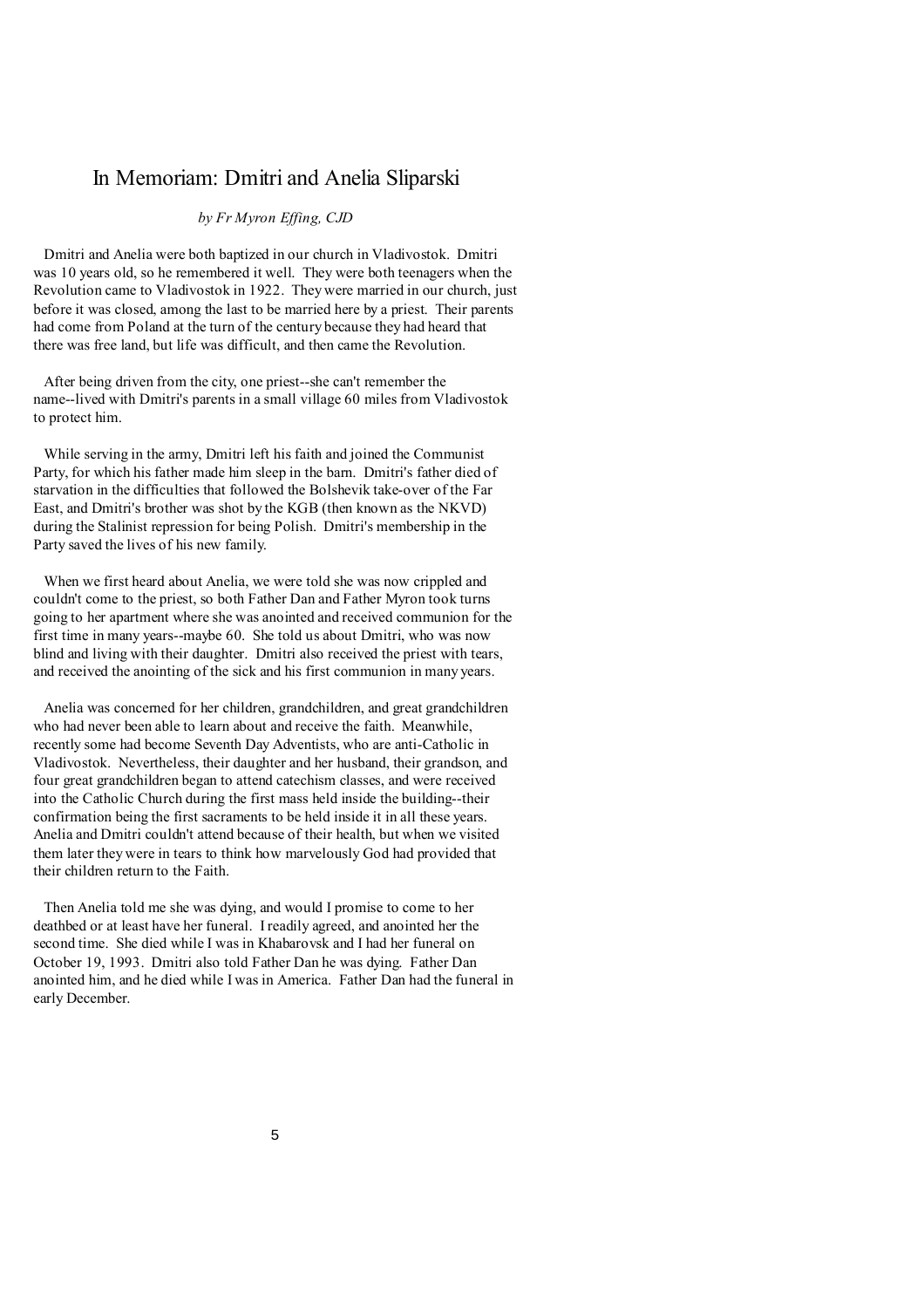# Catholic TV Celebrates First Anniversary

#### *by Fr Daniel Maurer, CJD*

 The third Saturday of October 1993 marked an important milestone in the world of electronic ministry and in the evangelization of former communist Russia. "Poot Ko Christu" (The Path to Christ), the only regularly aired religious television program originating in Asian Russia, a larger area than the continental United States, celebrated its first year of weekly broadcasting.

 The need for a television evangelization program was uppermost in the mind of Fr Myron Effing ever since he arrived in Vladivistok in February 1992 to be the pastor of the parish of the Most Holy Mother of God, but the problems seemed daunting. Fr Myron did not speak enough Russian to direct a TV program himself, and there were as yet no Russian Catholics with enough education in the faith with the ability to do broadcasting. To further complicate the matter, there are only three television channels available in this city of over one million people, and one of them receives all of its programming directly from Moscow. And even if air time could be found, what price would it cost the financially struggling mission?

 But if God wants something, it will happen. The obstacles melted away much more quickly than anyone could have thought possible, especially given the turtle-like speed of the Russian bureaucracy. It seemed like a miracle when only eight months after his arrival, Fr Effing was able to sit in the "comfort" of his living room (/chapel/bedroom/office/dining room) and watch the first program.

 One event especially prepared the way: the conversion to Catholicism of Mr Dennis Bondaryev in June, 1992. Like many young men growing up in Russia in the late communist era, Dennis knew intuitively that there must be more to life than the so called "glories of communism," which were long since faded and falling apart. As a teenager he even joined the fringes of a cautious, incipient group of rebels who promoted any idea that seemed to them anti-soviet. Then in 1991, at the age of 28, his searching soul found partial rest when he came to know Christ and was baptized in the cold salt water of Amursky Bay as a member of the 7th Day Adventists.

 Back then, if one wanted to be Christian in Vladivostok there were limited choices. Young men often decided not to become Orthodox because of the perceived capitulation of the official Church to the communist regime. The only other groups of Christians in town were the often courageous sects who had managed to survive the repression by the tenacity of their beliefs and the absence of a visible hierarchical structure which could be suppressed. Many of these groups were actually transplanted to the Russian Far East through the extensive system of slave-labor camps of the Stalin era; in effect Stalin became an agent of Christian evangelization!

 Through his association with the Adventists, Dennis read and studied the Bible and other Christian literature. He became a lay preacher and prepared himself to be ordained a deacon. His thirst for knowledge of his faith grew, and he visited other groups of Christians and read their literature--everything he could get his hands on about Jesus, salvation, the Church.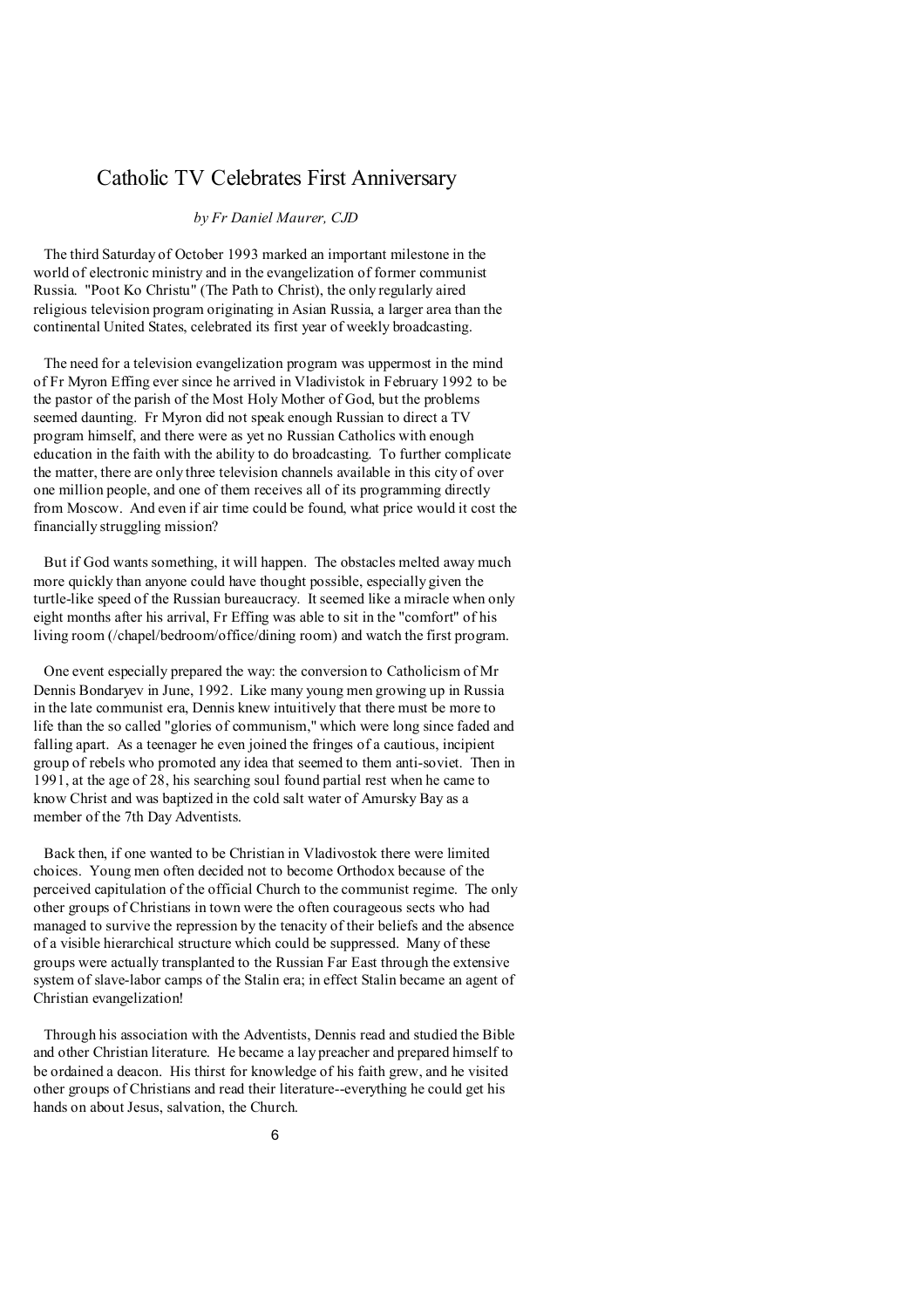Sects have sectarian mentalities. Dennis soon learned that the group through which he first found Jesus Christ was so narrow in its understanding of the good news of salvation, that they condemned all members of other Christian groups who worship on Sunday. Not only do they condemn them, but they forbid their members to have anything to do with them. To make a long story short (and whose faith journey is not long!) the realization of the sectarian nature of his Christian community precipitated a crisis that eventually led Dennis, and later his family, to become Catholic.

 He was just the person Fr Myron needed to start a television evangelization program: a committed Christian with enough of a catechetical background to know what and how to evangelize others. What did it matter that he had no TV experience whatsoever!

 The problem of television time was solved during the first visit to the local commercial TV station, commonly referred to as Channel 3. Commercial TV is a relatively new idea in Russia, and there is only one commercial station in our area. They were looking for interesting programming and perhaps even American investors, and more importantly, they decided that a religious program would be a service to the community, so they made us an offer that we could not refuse: a weekly 90 minute prime-time program, every Saturday from 8:00 to 9:30 pm, with the potential of reaching more than half a million households, for the give-away price of \$50.00 an hour. This was only 10% of the normal cost of air time for Channel 3. We signed a contract for a full year.

 We still had to provide the programming. Thus began Dennis' search for qualityCatholic and general Christian programming, and his growing experience in producing our own local material. We have received programs from Lumen 2000, Alcoholics Anonymous, the Diocese of St Cloud, and Family of the Americas. We have produced three programs of our own religious services and the history and activities of our mission. It has been an amazing adventure, and a learning experience for all involved.

 With the second year, broadcasting and production prices have increased dramatically. But "The Path to Christ" has a year of experience in how to solve problems, so we are not worried. The answer is the same as it was at the beginning: pray and work hard, and let the Lord do the rest. We especially pray for the intentions of all our benefactors who have made this first year possible. Thank you for sharing your faith with Russia and for helping millions along the "The Way of Christ"!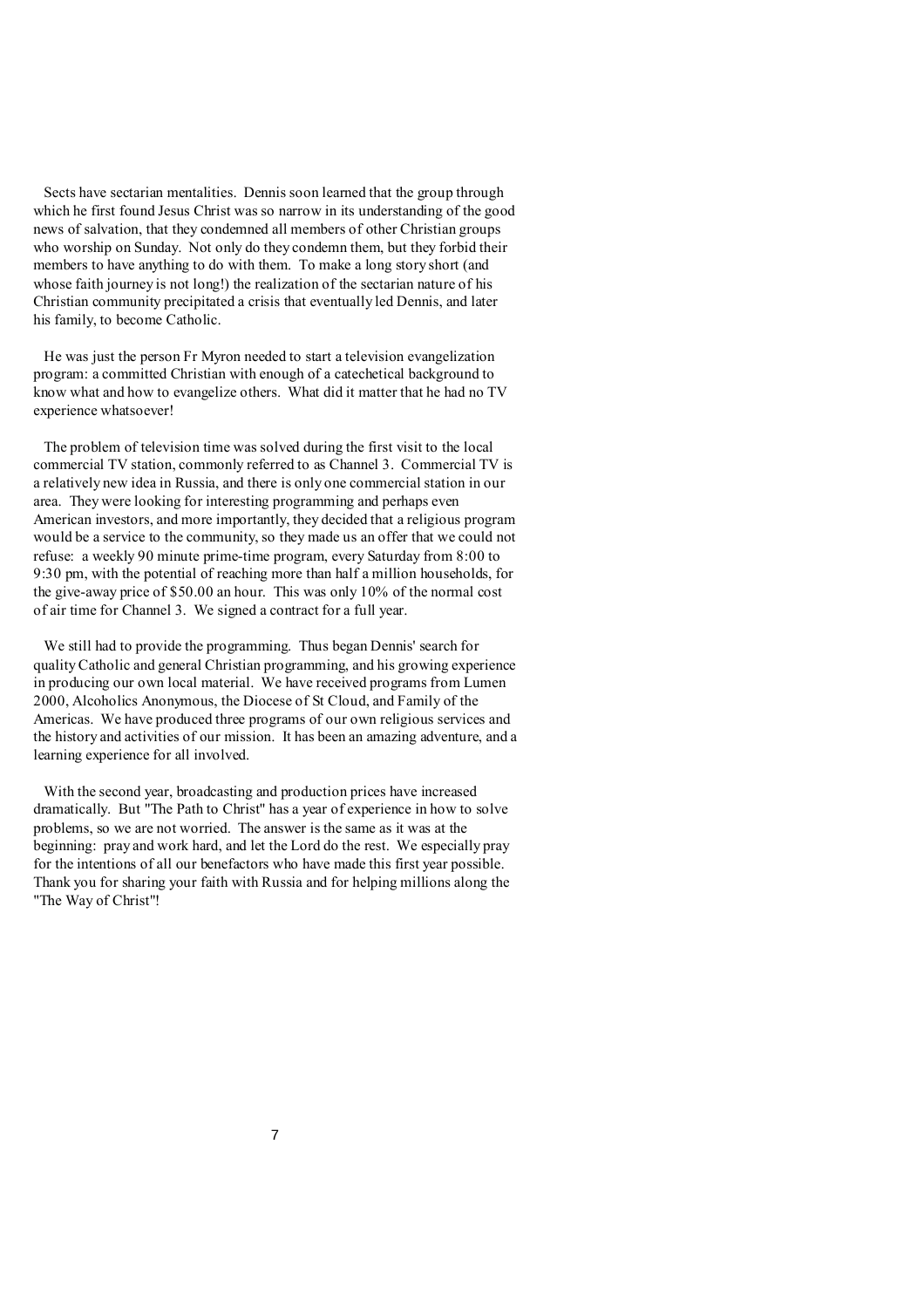# We Receive Our Church!

### *by Rev Myron Effing, CJD*

 When the Bolsheviks and Lenin came to power, their social program violated the teaching of the Churches. Therefore the Orthodox church was systematically suppressed, its buildings destroyed, and its clergy made to submit or die.

 The Catholic church was seen as a foreign organization with loyalties in Rome, so it was cut off from foreign contacts, its largely Polish clergy deported or killed, and its buildings confiscated and put to other uses. In 1935 during the Stalin terrors all our churches in the Far East were confiscated on the pretext that there were no longer anyCatholic believers. Many government people today still accept that line of thought, and resist the possibility that all these years there have been Catholic believers biding God's time of release. They expected that a group of people just wanted to get a free building which they could use for business purposes.

 But what to do with the archive? The building was modified by the addition of three floors inside and used all these years as an archive. It isn't easy to move all these carefully catalogued documents just because the "former owners" of the building want it back after these many years. Besides that, everybody knows that the building had marvelous acoustics--the best in Vladivostok--and already for ten years a group of organ enthusiasts had been asking for the building. In fact, so successful were they that a director of the organ hall was an officially established government position, and there was a request before the Department of Culture in Moscow to renovate the building as an organ hall, has had been done in Irqutsk and Krasnoyarsk.

 The Catholic parish was still small, and could not manage a building of such size, let alone restore it. What kind of resources did the parish have anyway? Everybody knows the Vatican is rich (!), so obviously the Vatican would gladly restore the building, maybe like the great buildings in Rome or St Petersburg. In fact, maybe we should make the Vatican pay really big for the church so that we could have extra money to use on other historical projects!

 Besides, what proof do we have that the building should be given to the current parish? Is this "new" parish--after a gap of nearly 60 years--really the proper heirs of the former parish? Surely none of the former members are still alive! (but they could have met them if they came to mass on Sunday.)

 And maybe the government built the building in the beginning! After all, wasn't the church in Czarist Russia an arm of the state, and doesn't the building therefore properly belong to the state and not the church?

 Such were the arguments against the return of the building. There was one practical argument in favor of its return: the heating system was broken, and there would be no heat in the building this winter so that the archive would have to close, and what would it be worth later when it is already in shambles and the government had no money to repair it?

How did we counter those arguments? We showed that we had the resources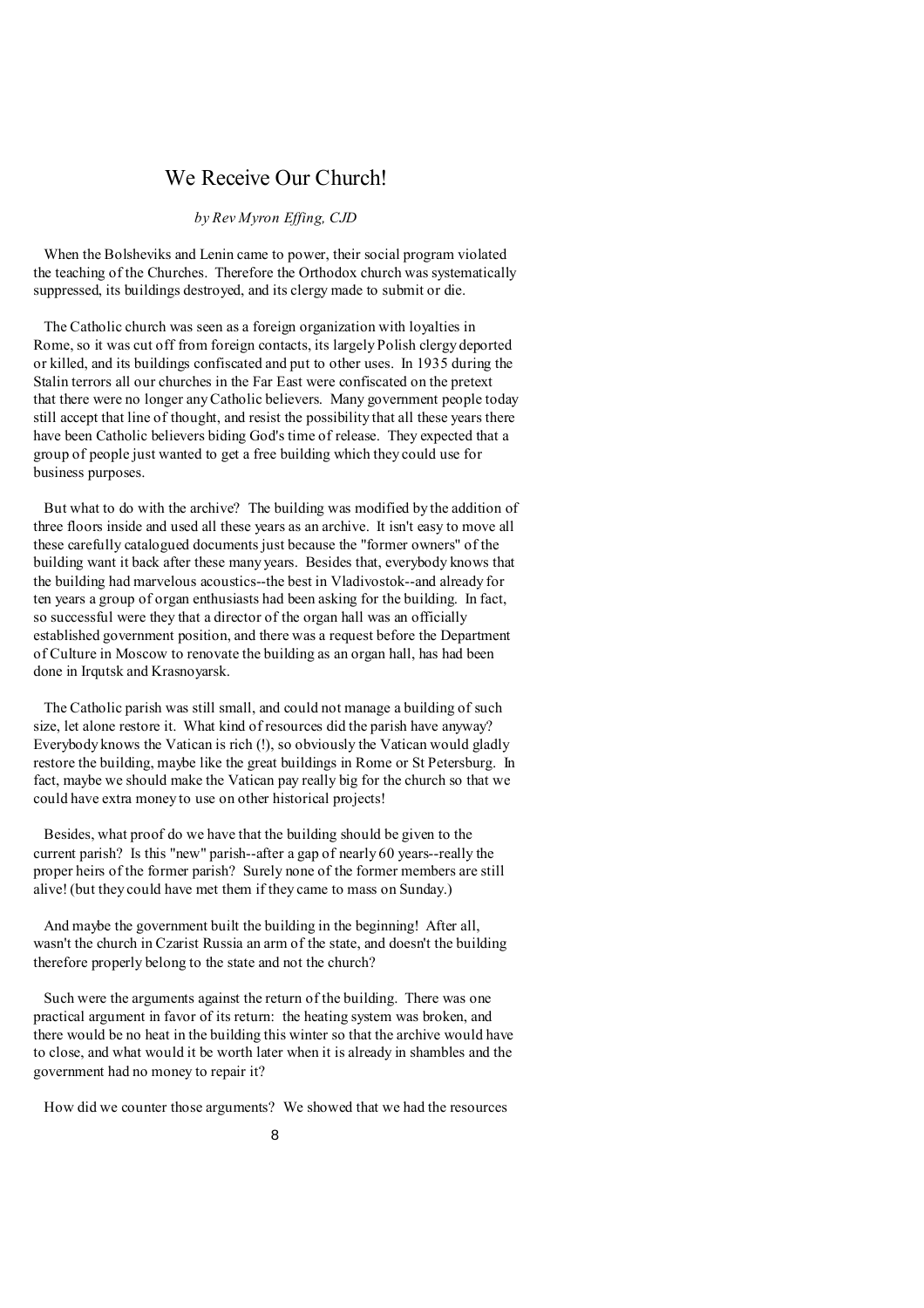to properly use the building by commissioning an architect to prepare a design for the appearance of the building and the use of the land around the building. In addition, it showed that the building was of more potential benefit to the city as a church than as an archive. Our older members who remember the church and their parents' participation in the parish made affidavits showing that the church was built with private money, and showing that people did not willingly give up participation in church activities, and that many of their relatives were killed because they were Catholic.

 We sent people to scour the archives for any information about our parish and church building: Harbin, Tomsk, St Petersburg, Moscow, Nicolaevsk, Sakhalin, Blagoveshensk. From this information we were able to get a fix on exactly which land belonged to the Church, and what the original design must have been.

 We reached an agreement with the Department of Culture that if we receive the building we will definitely install a pipe organ and allow the building to be used occasionally for organ concerts (wouldn't that make a good Christmas and Easter tradition?) We also agreed that we would respect the building as an historical monument by not using it for any purpose other than a church, and that when we restore it, we will restore it according to its historical period, and not in a modern way.

 We decided to repair the heating system even before we received the building, not only to show that we had the means, but also to safeguard the building so that we could receive it in better shape. In this whole process our engineer Tanya Yankelevich spent many hours walking the streets and going from office to office to find support for our cause, and dealing with the mountains of bureaucratic red tape and endless inefficiencies of chairwarming footdraggers.

 One can say we received the building in stages, so it is difficult to give a certain date. That makes celebrating difficult, too. Nonetheless, the archive opened the doors to the parish and we had our first mass inside on October 3, 1993.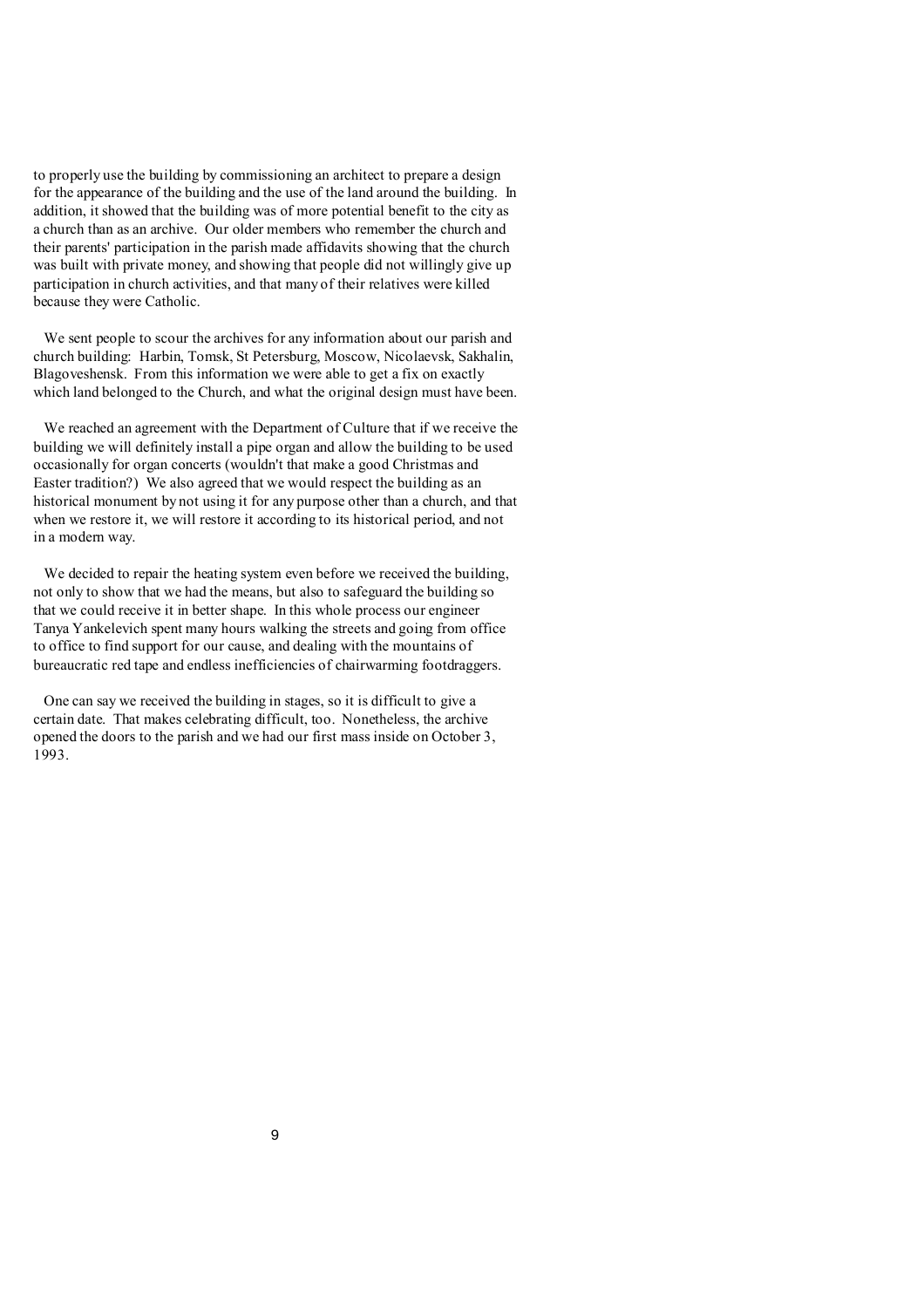### New Parish in Khabarovsk

### *by Fr Myron Effing, CJD*

 Khabarovsk, a city of a million on the famed Amur River, is named for the explorer of Asia, Yerofye Khabaroff. I have to admit that before I first set foot here in October of 1991 I never heard of it. It is an important manufacturing and international city, with air connections to nearly everywhere, including Anchorage and San Francisco. Before the Russian revolution there were two Catholic parishes here, and a Catholic school. Rumor has it that during the revolution the priest gathered the kids into the church building while the bullets and rockets were flying back and forth over the city as the Red Army faced the White Army. In the end, all the Poles were exiled, one church building was destroyed, and the second, a wooden building, was confiscated in 1935, and converted for use as a clinic for venereal diseases. Floors were built inside, just as in Vladivostok.

 I was frequently in Khabarovsk, because it is the airline hub, and I was attentive to any possibility of meeting Catholics. The Catholic Relief Service, working in the food distribution program sponsored by the US government, came to Khabarovsk, but no one called them to say they were Catholic. After about eight months of looking and listening, it happened: Catholic Relief received a call from a Mr Stanislaf Yermak, who said he and others of Polish extraction whom he knew were forming a Polish Cultural Society, and they were interested also in religion. Mark Jones of CRS called me, and I made immediate plans to visit Khabarovsk.

 The first crisis was the point that the Polish Cultural Society wanted to sponsor the parish as part of its activity. That is impossible, of course, because Catholics are of all nationalities, and there were already non-Polish American Catholics who wanted to belong to a parish in Khabarovsk, and surely there would be Ukrainians, Germans, Lithuanians, and Koreans, as well! So the parish and the Polish Cultural Society could well work together for their mutual benefit, but they needed to be independent organizations.

 It was agreed, and I appointed Stanislaf to be the trustee of the Catholic community, and we made plans for our first sacraments, which were held on January 26, 1993. We asked Bishop Werth for official reestablishment of the parish, to which he readily agreed, issuing the document on February 4. My letter of appointment as pastor is dated February 6, just a year after we received our visas for Russia.

 But what to call the parish? The historians disagreed. One said the historical name was "Transfiguration of the Lord". Another said it was "Immaculate Conception". So as not to waste time, we decided to proceed on Transfiguration. If this turns out to be incorrect, we can simply use this name for a future parish in the new city of Komsomolsk-na-Amure instead, which is in the same territory, so the parish would not have to be reregistered with the Government--we could just register a second parish with the name "Immaculate Conception" for Khabarovsk itself.

Registering the parish was another problem: There is more nationalism in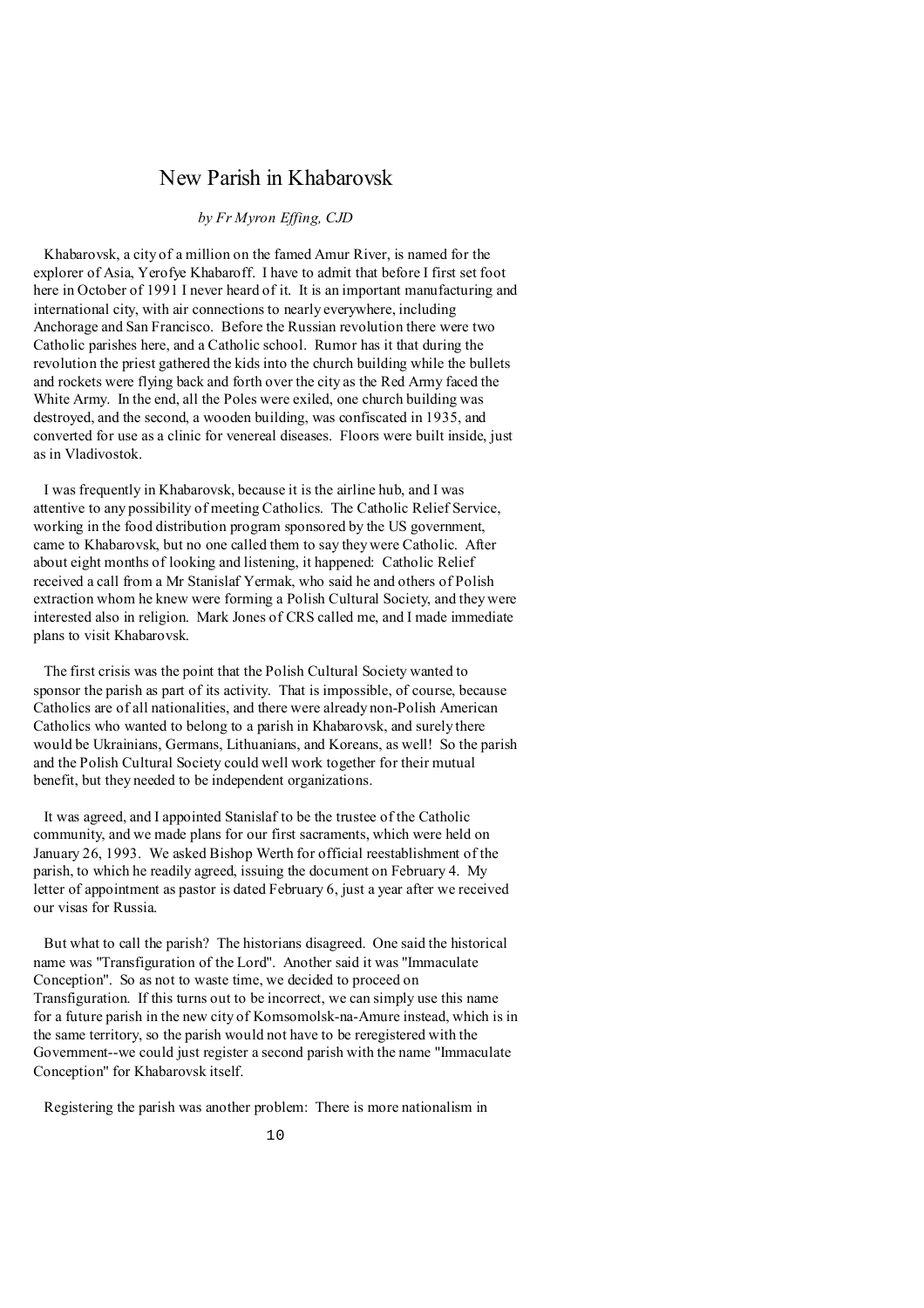Amursky State than in Primorye, and we didn't want anti-Catholic feeling to jeopardize our registration, even though the Department of Justice was most professional in its attitude. So we decided not to announce the opening of the parish until registration was complete. After the usual bureaucratic process, the Khabarovsk parish was officially registered with the government on October 1, and I appointed the parish board on October 14, naming Stanislaf as Secretary, and Ephrazina Philippovskaya as Treasurer. We placed the first ad in the newspapers of Amursky State inviting people to join our parish, and had the first such public mass on November 7. The ads cost about \$200 per month, but how else can we tell a city of a million that the Church is back? And how else will elderlyCatholics find out that they can receive the sacraments again?

 And what of the future? We need priests for Khabarovsk, because mass once a month is not often enough for such a huge city with people who want to know about Christ. Did you know that many Protestant organizations are already active in Khabarovsk? There are already several Assembly of God parishes, and even an Assembly of God Seminary! You see how slow our Church is to make steps in Russia.

 We need to buy an apartment for the future priests, which will cost about \$35,000. Stanislaf wants to show the Vladivostok TV program in Khabarovsk, too, but who will pay? And here is yet another city without Bibles, prayer books, and Catholic literature!

 Then we need to decide what to do about our church building. Perhaps we don't need to receive back a wooden church building which has been so modified, but it depends upon the parishioners--they built the church, what do they want? In any case, we should be able to receive an equal-sized parcel of land near where the clinic is located, in the center of the city, for our future church, so we need to begin preparing documents and working with the city council to receive this land.

 So much to do, and there are still more cities without the Church! Pray for missionaries and benefactors, so that we may rise to this sudden and large mission possibility for the Church. Pray for vocations!

 Now I am working in Stanislaf's apartment, preparing for their only Advent mass--We will have our Christmas mass here on January 6--I brought some Polish Christmas bread from America, and some little nativity scenes made of cardboard to give in preparation for celebrating Christmas. They haven't seen either before. The temperature outside is -13 degrees Fehrenheit with a strong wind blowing--too cold for reindeer.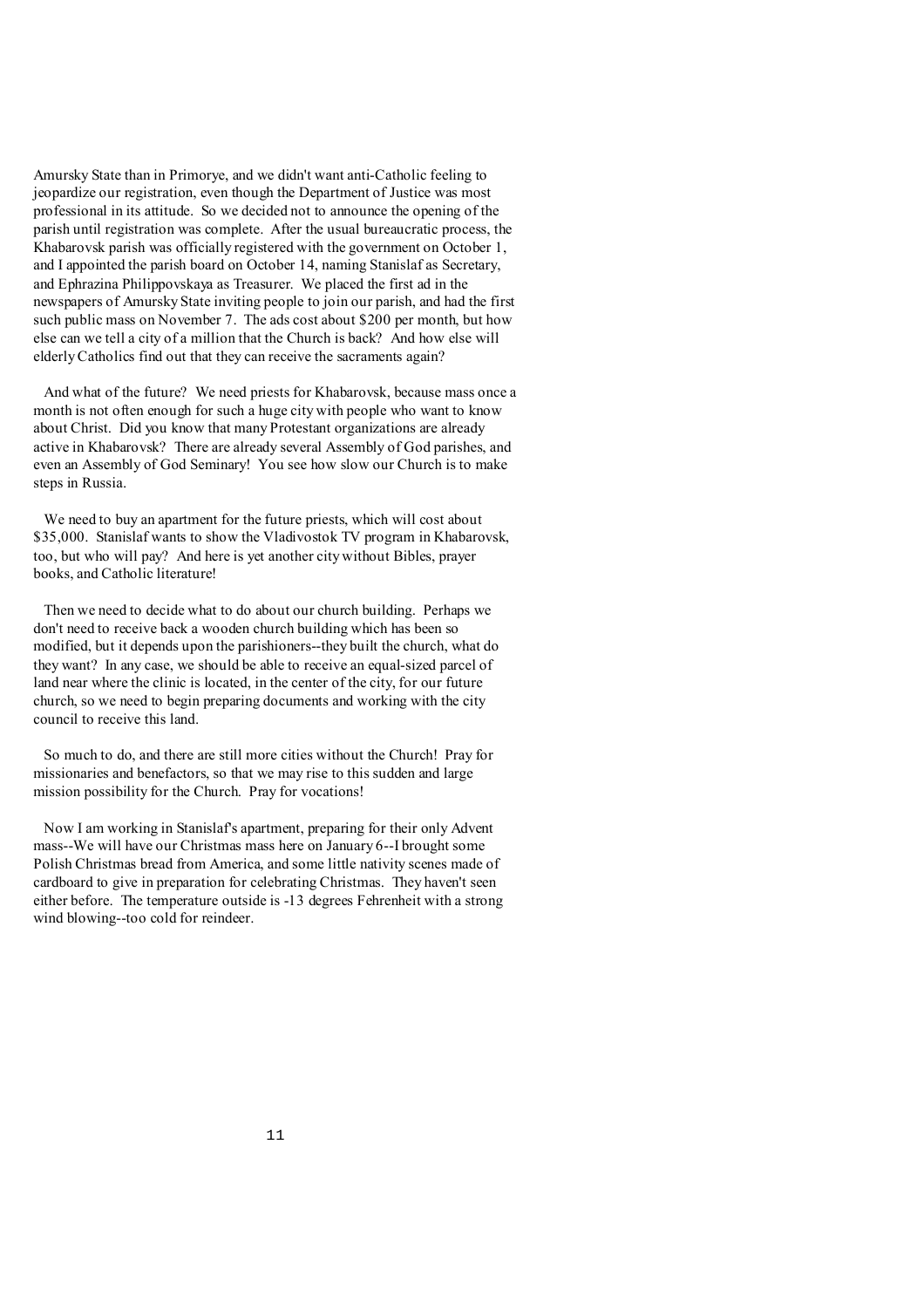# Printing Projects in the Works

### *by Fr Myron Effing, CJD*

 From the very beginning we haven't had enough Russian literature. 10,000 people have written us to ask for literature, and we send out all we receive. We received 100 Bibles and 200 New Testaments from Aid to the Church in Need, and many boxes of small catechism from the World Apostolate of Fatima. But that wasn't enough. The only answer was to begin printing for ourselves.

 We had experience with printing the newsletter. Then we printed several small brochures on alcoholism--one of the major problems of Russia. Then the Legion of Mary printed 50,000 copies of its brochure to give to people on the streets and door to door. Then a French newspaper published by the Emmanual Communities offered to have us print in Russian and distribute their newspaper. Then Family of the Americas licensed us to translate and print our first full-color production, a booklet about natural family planning called "Love and Fertility"--5000 copies--with which we can begin teaching NFP here in Russia, a land of multiple abortions. Then the Marian Helpers of Stockbridge, Massachusetts, agreed to help us print their booklet about how to say the rosary, because we have received 50,000 rosaries to distribute, but few people know how to say the rosary here in Russia. What will be next?

 Some bigger projects are in the works! Catholics United for the Faith have given us full authority to translate, print and publish their series of catechisms for children--something badly needed in Russia. But how can we pay for it?

 We want to publish a series of pamphlets answering objections to the faith and promoting the faith among university people. We want to make our series of twelve lessons in the Catholic faith for adults available to a wider audience by advertising them more widely and being able to send printed material to those in the military, in prison, and those in small villages where only Jehovah's Witnesses now send literature. Can you help?

We hope to publish our Catholic hymnal, which will help the church throughout Russia. We need funds for all these projects.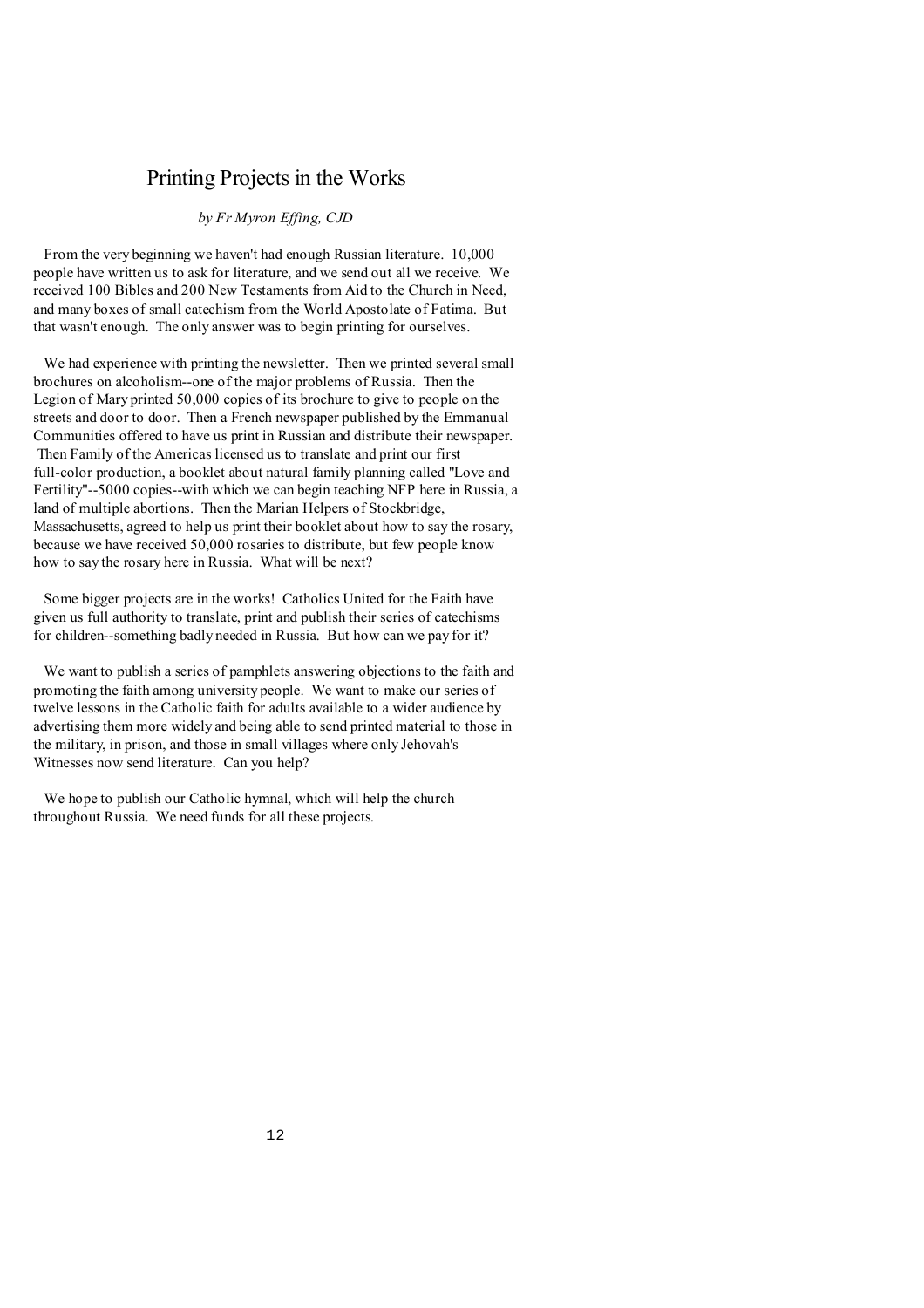#### Timeline for the Return of our Church building

 **February 1990** Archbishop Francis Hurley of Anchorage, Alaska, visits Vladivostok, is told there is a Catholic church building still standing. He is shown the Lutheran church instead.

 **July 8, 1990** Vicar General Steven C. Moore of the Anchorage Archdiocese visits Vladivostok, signs agreement with the city authorities to investigate how it might be possible to return the church building to the Church, but there is still confusion about which building is the Catholic church.

 **August 25, 1991** Official first meeting of the Catholic community under Andre Popok. They didn't know about the previous visits of Archbishop Hurley and Father Moore. They did know which building had been the Catholic church.

 **November 11, 1991** First mass on the street in front of the church building by Father Myron Effing during his visit to Vladivostok, a visit made at the request of Bishop Joseph Werth, newly appointed Apostolic Administrator of the Catholic Church for the Asian part of Russia.

 **January, 1992** Archbishop Hurley comes to Vladivostok, meets with Catholic community and visits church building.

 **February 11, 1992** Father Myron and Deacon Daniel Maurer come to live in Vladivostok.

 **March 10, 1992** Father Myron and Brother Daniel meet with Governor Vladimir Kuznetzoff to ask for the return of the church building. He tells the Krai Archive Administration that they should be able to vacate the building by January 1, 1993.

 **July 18, 1992** Meeting between American architect Gary Nolen and Russia architect Victor Obertas, who teaches architecture at the local institute and who is a Deputy to the Legislature, to discuss the research necessary to deal concretely with questions about the building.

 **August 6, 1992** Mr Victor Solovioff, Chairman of the City Council of Peoples' Deputies, succeeds in asking the City Council to vacate any need for the church building on the part of the city.

 **October 13, 1992** Second official letter to the Governor requesting the return of our building, now that the city gave up an interest in the building.

 **January 19, 1993** Meeting of the Krai Deputies' Cultural Commission to discuss conditions under which the parish might receive the use of the building. Terms were not acceptable to the parish.

 **January 28, 1993** Official letter to the Head of the High Council of the Russian Federation Committee for Conscience Questions, asking the government to return the building to the Church. They recommended to the local authorities that the building be returned.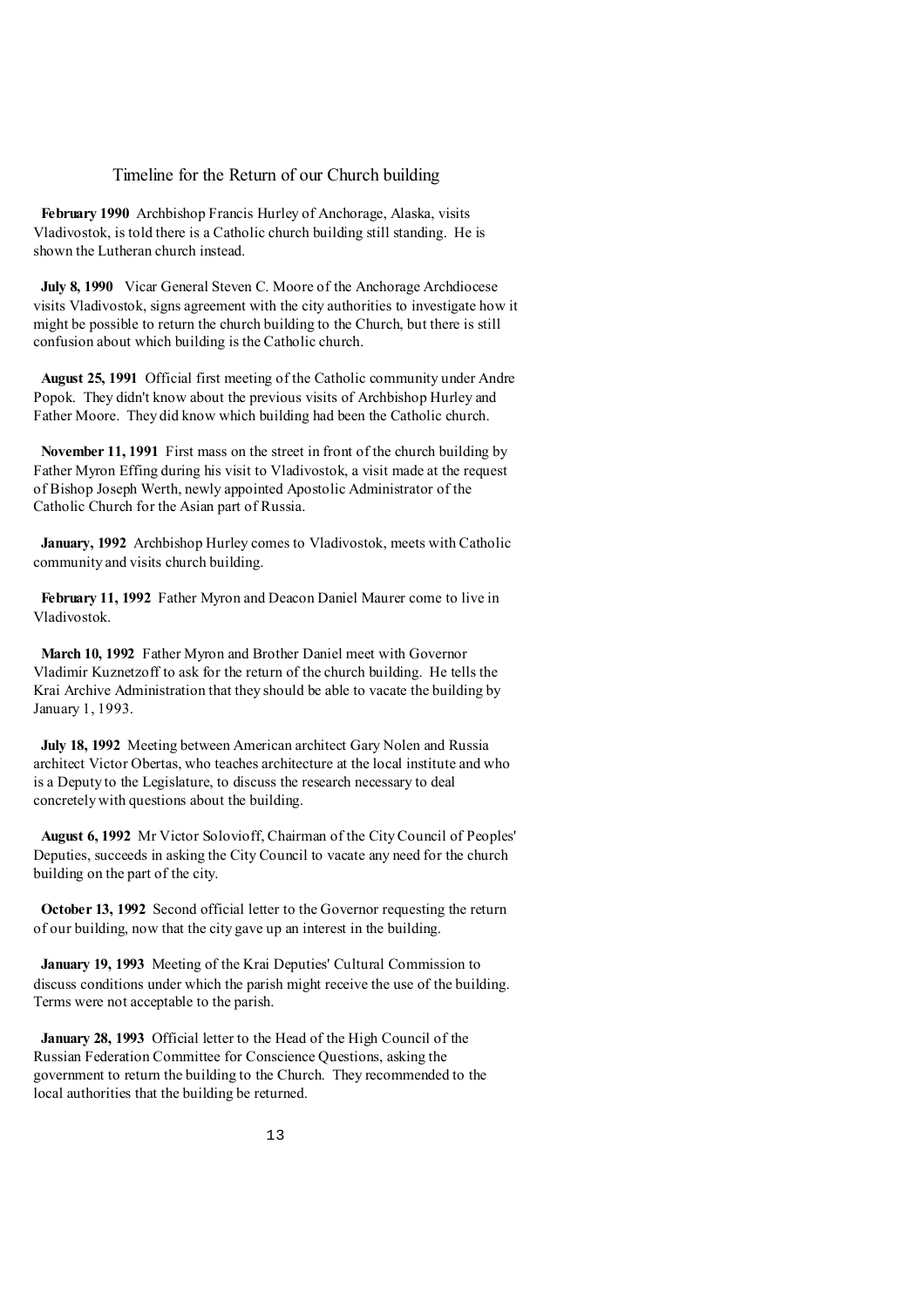**April 7, 1993** The parish begins negotiations with Mr Khripchenko of the Krai Cultural Department about conditions for the return of the building. He is in favor, and we reach an agreement. Meanwhile the governor and mayor are changed, and President Yeltzin issues his decree that buildings are to be returned to the use of believers.

 **September 7, 1993** The parish participates in debates of the Krai Commission of Culture. Decision is made on a compromise that we will receive the building on "balance", a kind of ownership between "use" of the building and "possession".

 **September 15, 1993** The Small Council of the Krai legislature voted 21 to 3 to return the church building to the "balance" of the parish according to the agreement worked out with the Commission of Culture. The decision awaited the signature of the governor. Meanwhile President Yeltzin disbanded all legislatures.

 **October 3, 1993** First mass inside the building. First time the parish was welcomed inside the building.

 **October 25, 1993** The National Conference of Catholic Bishops of America, working through the Office to the Aid the Church in Eastern Europe, announces a grant of \$30,000 to help the parish with the church building. Archbishop Hurleymade the request.

 **October 29, 1993** The Krai governor, Evgenie Nazdratenko, signs a decree ordering the return of the church building to the balance of the parish.

 **November 9, 1993** The Head of the Committee for Properties, the official owner of all government property of the Krai, Genadi Tokulenko, issus the order to give the building to the "balance" of the parish.

 **December 28, 1993** We receive the final signature registering the building on the "balance" of the parish.

 **December 31, 1993** We receive the keys to the building in the evening, as the Feast of the Most Holy Mother of God begins!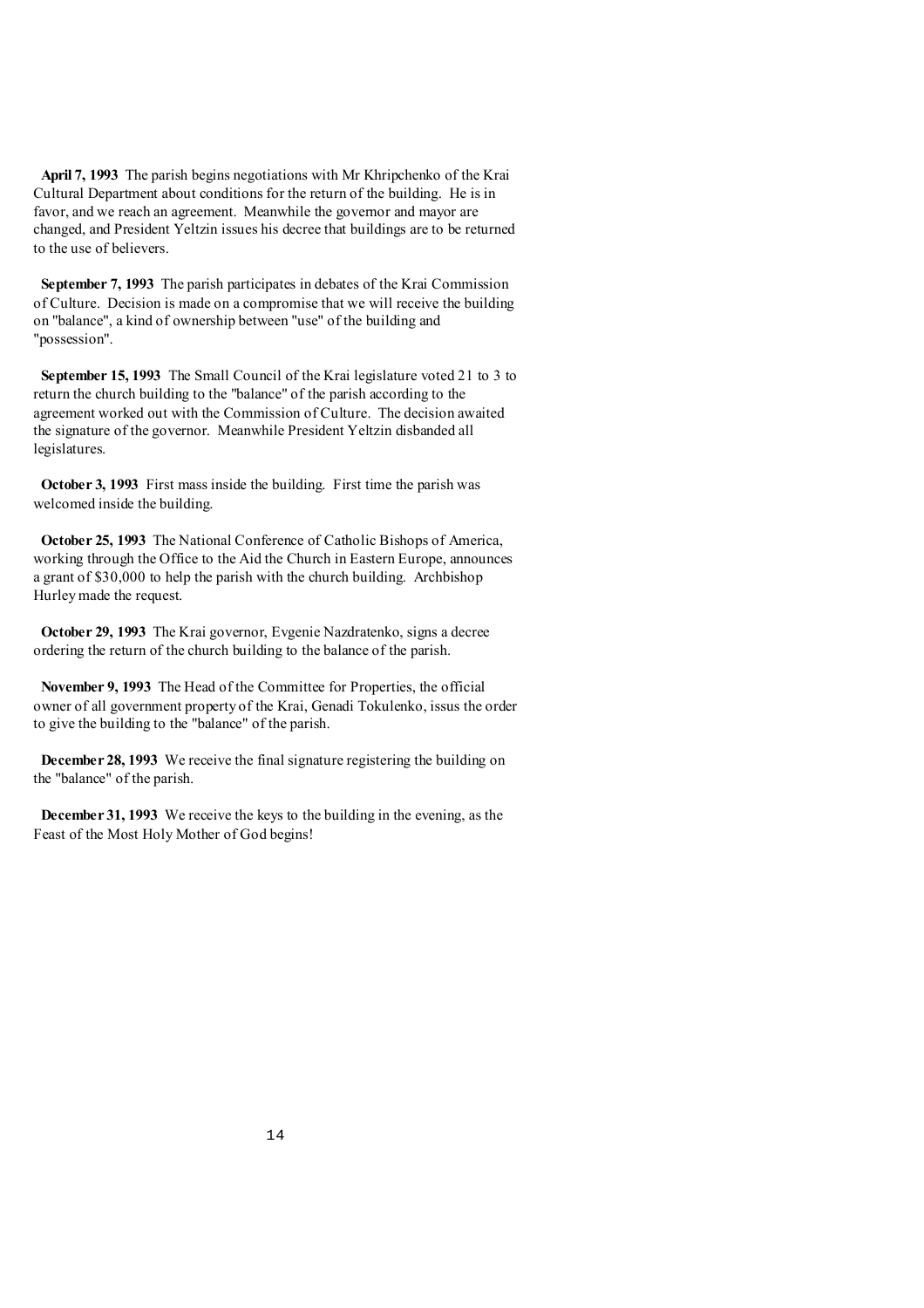### How to Communicate with Us

Donations of money should be sent to: Vladivostok Mission 225 Cordova Street Anchorage AK 99501 USA

Letters should be sent to: Catholic Parish of Vladivostok P.O. Box 3185 690087 Vladivostok RUSSIA

Donated objects should be sent to: Vladivostok Mission Mahoney Exports, Inc 400 Valley Dr Brisbane CA 94005 USA

More urgent messages can be sent via: FAX: 7-4232-26-9616 E-mail: [INTERNET:myron@catholic.marine.su](mailto:INTERNET:myron@catholic.marine.su) Phone: 7-4232-22-4292